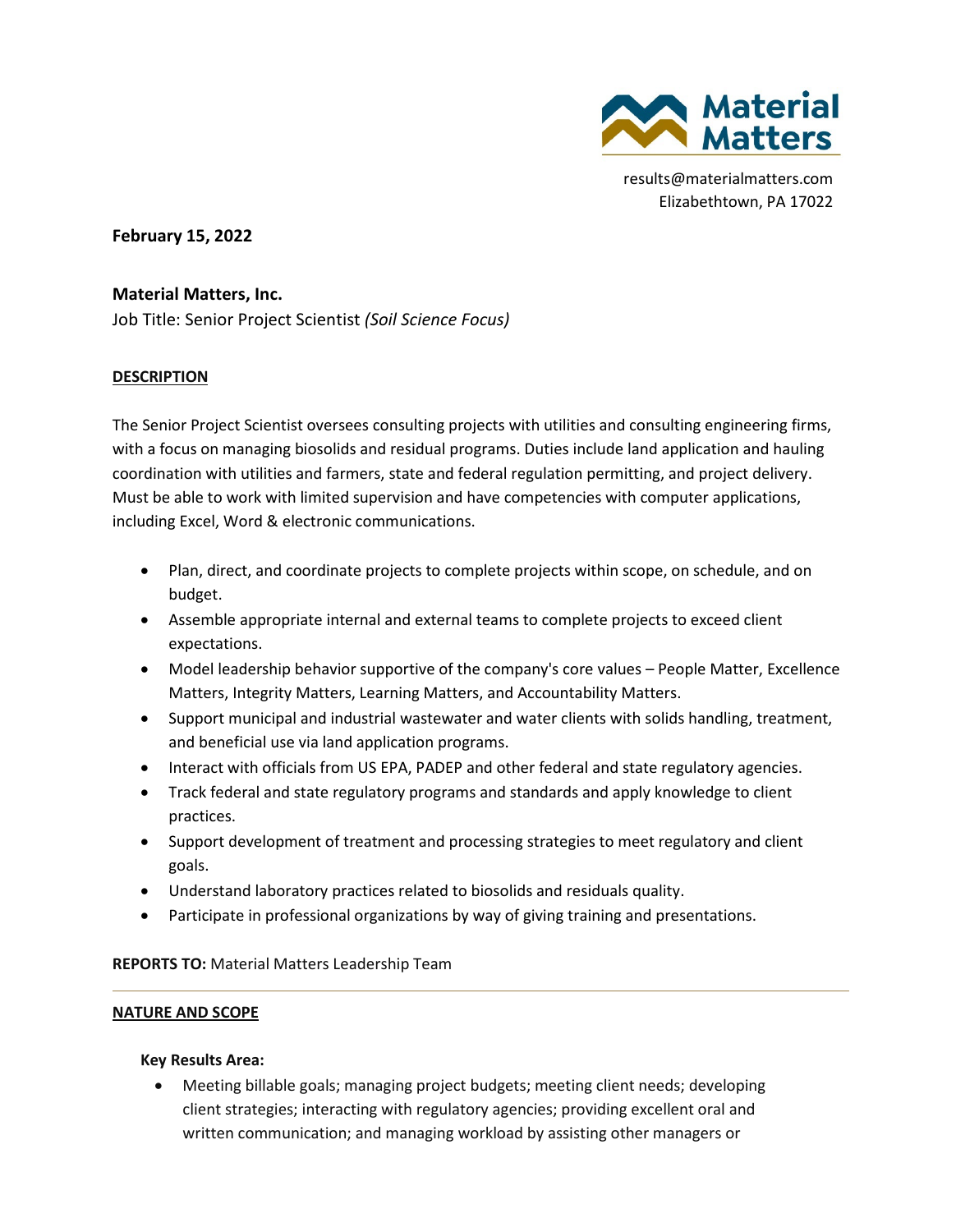assigning work to other team members.

### **Accountabilities:**

- Manages projects by tracking regulatory and other project deadlines; identifying short-term and long-range challenges and risks; identifying and evaluating options; establishing milestones; communicating requirements and results.
- Supports land application projects with knowledge and experience in project management. Utilizes treatment knowledge and skills to coordinate and contribute to biosolids and residuals management solutions.
- Assists in analyzing wastewater/water/industrial treatment client needs and requirements, translating those into viable and cost-effective solutions.
- Researches and applies principles of environmental science and engineering; adapting and modifying techniques and approaches; identifying problems; designing solutions; anticipating pollution problems; evaluating regulatory incentives.
- Prepares project reports by collecting, analyzing, and summarizing data and trends, presenting information at meetings and hearings.
- Updates job knowledge by tracking regulatory programs and standards; participating in educational opportunities; reading professional publications; maintaining personal networks; participating in professional organizations.
- Enhances organization reputation by accepting ownership for accomplishing new and different requests; exploring opportunities to add value to job accomplishments.

## **REQUIREMENTS**

### **Education:**

• Bachelor's Degree; Soil Science, Environmental Resource Management, Engineering, or equivalent.

### **Certificate Licenses, and Registrations:**

- Capable of driving/operating motor vehicle for company business.
- Maintain valid driver's license.

### **Experience and Skills:**

- 5+ years' experience in as project manager / consulting project scientist with municipal clients.
- Knowledge and proficient skills in Microsoft Office, with focus on Excel and Word.
- Functional knowledge of fundamentals of Soil Science preferred
- Highly self-motivated, responsible, demonstrate excellent organizational and communication skills, and able to plan and manage multiple clients and complex projects.
- Possess the ingenuity and initiative required to troubleshoot process problems, coordinate problem resolution, and resolve client and regulatory conflicts, and to meet assignment deadlines within a team environment.
- Excellent leadership and interpersonal skills; able to organize and direct oneself and
- effectively supervise others; must bring high energy and enthusiasm to the organization.
- Able to adapt to change, as well as create new opportunities for solids treatment and